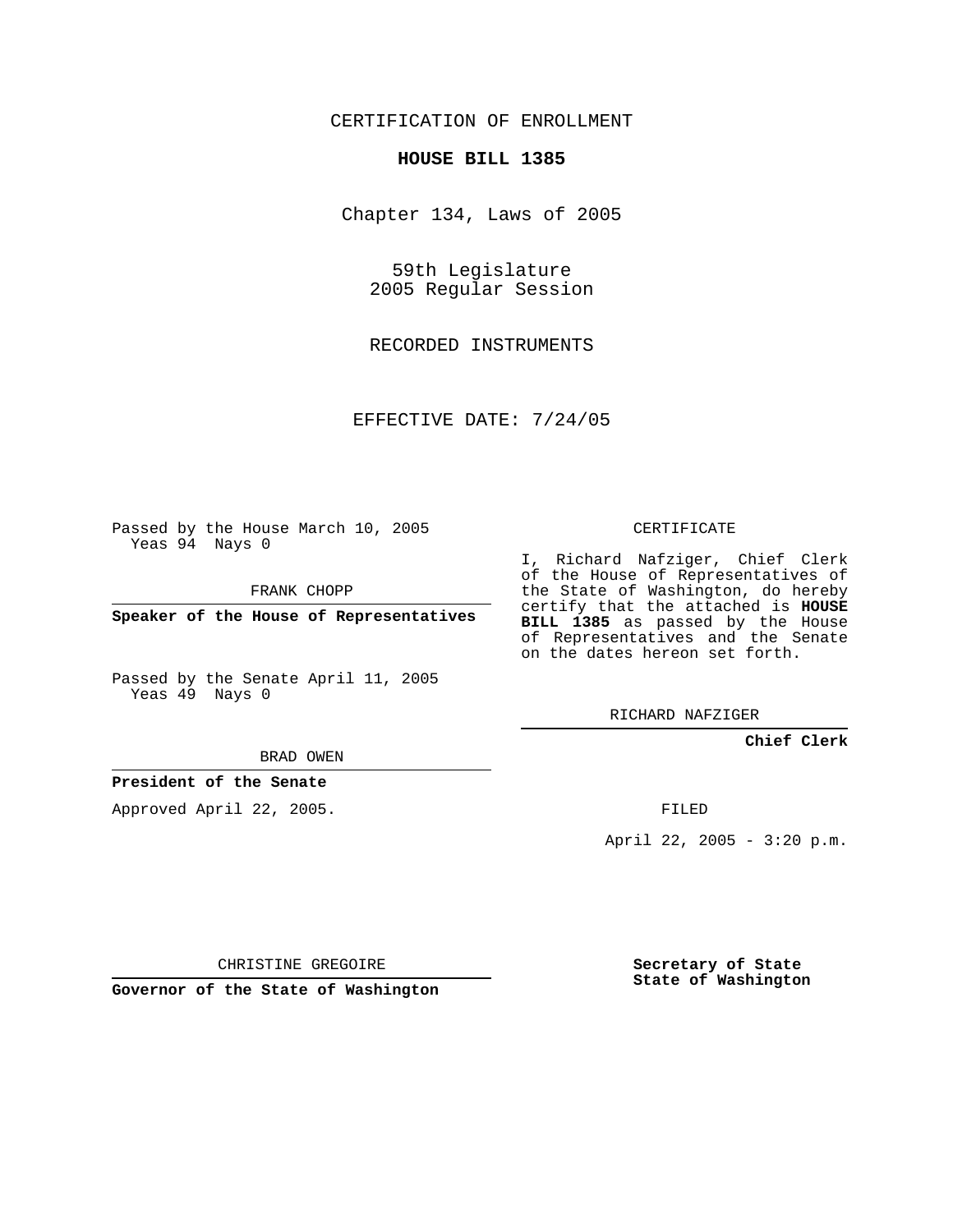## **HOUSE BILL 1385** \_\_\_\_\_\_\_\_\_\_\_\_\_\_\_\_\_\_\_\_\_\_\_\_\_\_\_\_\_\_\_\_\_\_\_\_\_\_\_\_\_\_\_\_\_

\_\_\_\_\_\_\_\_\_\_\_\_\_\_\_\_\_\_\_\_\_\_\_\_\_\_\_\_\_\_\_\_\_\_\_\_\_\_\_\_\_\_\_\_\_

Passed Legislature - 2005 Regular Session

**State of Washington 59th Legislature 2005 Regular Session By** Representatives Takko, Haigh, Roberts, Hankins, Ericks, Haler, Lovick, McCoy and Chase

Read first time 01/21/2005. Referred to Committee on Local Government.

 AN ACT Relating to recorded instruments; and amending RCW 65.04.045 and 65.04.080.

BE IT ENACTED BY THE LEGISLATURE OF THE STATE OF WASHINGTON:

 **Sec. 1.** RCW 65.04.045 and 1999 c 233 s 12 are each amended to read as follows:

 (1) When any instrument is presented to a county auditor or recording officer for recording, the first page of the instrument shall contain:

 (a) A top margin of at least three inches and a one-inch margin on the bottom and sides, except that an instrument may be recorded if a minor portion of a notary seal, incidental writing, or minor portion of 12 a signature extends beyond the margins;

 (b) The top left-hand side of the page shall contain the name and address to whom the instrument will be returned;

 (c) The title or titles, or type or types, of the instrument to be recorded indicating the kind or kinds of documents or transactions contained therein immediately below the three-inch margin at the top of the page. The auditor or recording officer shall be required to index only the title or titles captioned on the document;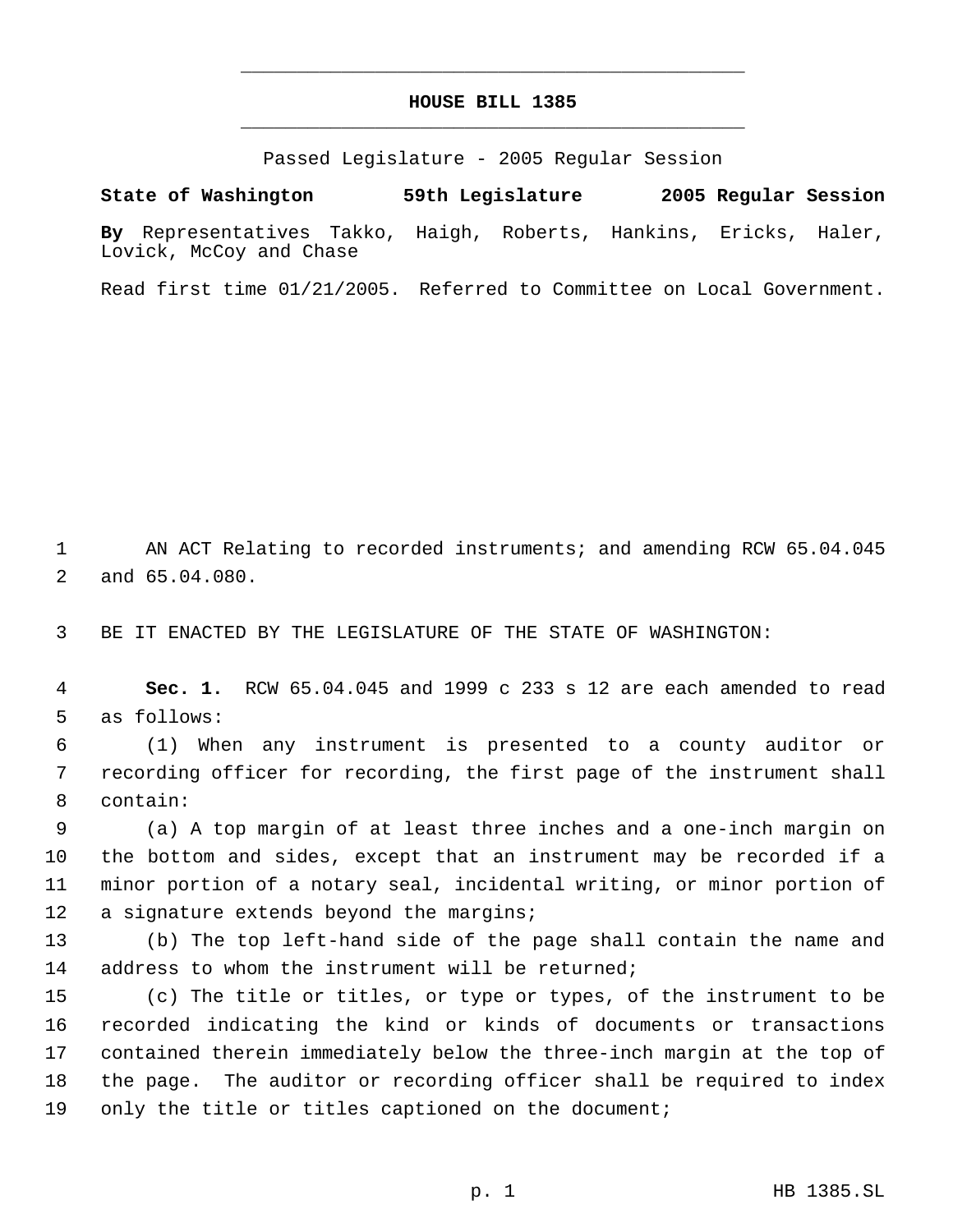(d) Reference numbers of documents assigned or released with reference to the document page number where additional references can be found, if applicable;

 (e) The names of the grantor(s) and grantee(s), as defined under RCW 65.04.015, with reference to the document page number where additional names are located, if applicable;

 (f) An abbreviated legal description of the property, and for purposes of this subsection, "abbreviated legal description of the property" means lot, block, plat, or section, township, range, and quarter/quarter section, and reference to the document page number where the full legal description is included, if applicable;

 (g) The assessor's property tax parcel or account number set forth separately from the legal description or other text.

 (2) All pages of the document shall be on sheets of paper of a weight and color capable of producing a legible image that are not larger than fourteen inches long and eight and one-half inches wide with text printed or written in eight point type or larger. All text within the document must be of sufficient color and clarity to ensure that when the text is imaged all text is readable. Further, all pages presented for recording must have at minimum a one-inch margin on the top, bottom, and sides for all pages except page one, except that an instrument may be recorded if a minor portion of a notary seal, incidental writing, or minor portion of a signature extends beyond the margins, be prepared in ink color capable of being imaged, and have all seals legible and capable of being imaged. No attachments, except firmly attached bar code or address labels, may be affixed to the pages.

 (3) When any instrument, except those generated by governmental agencies, is presented to a county auditor or recording officer for 30 recording, the document may not contain the following information: (a) A social security number; (b) a date of birth identified with a particular person; or (c) the maiden name of a person's parent so as to be identified with a particular person.

 The information provided on the instrument must be in substantially the following form:

This Space Provided for Recorder's Use

When Recorded Return to: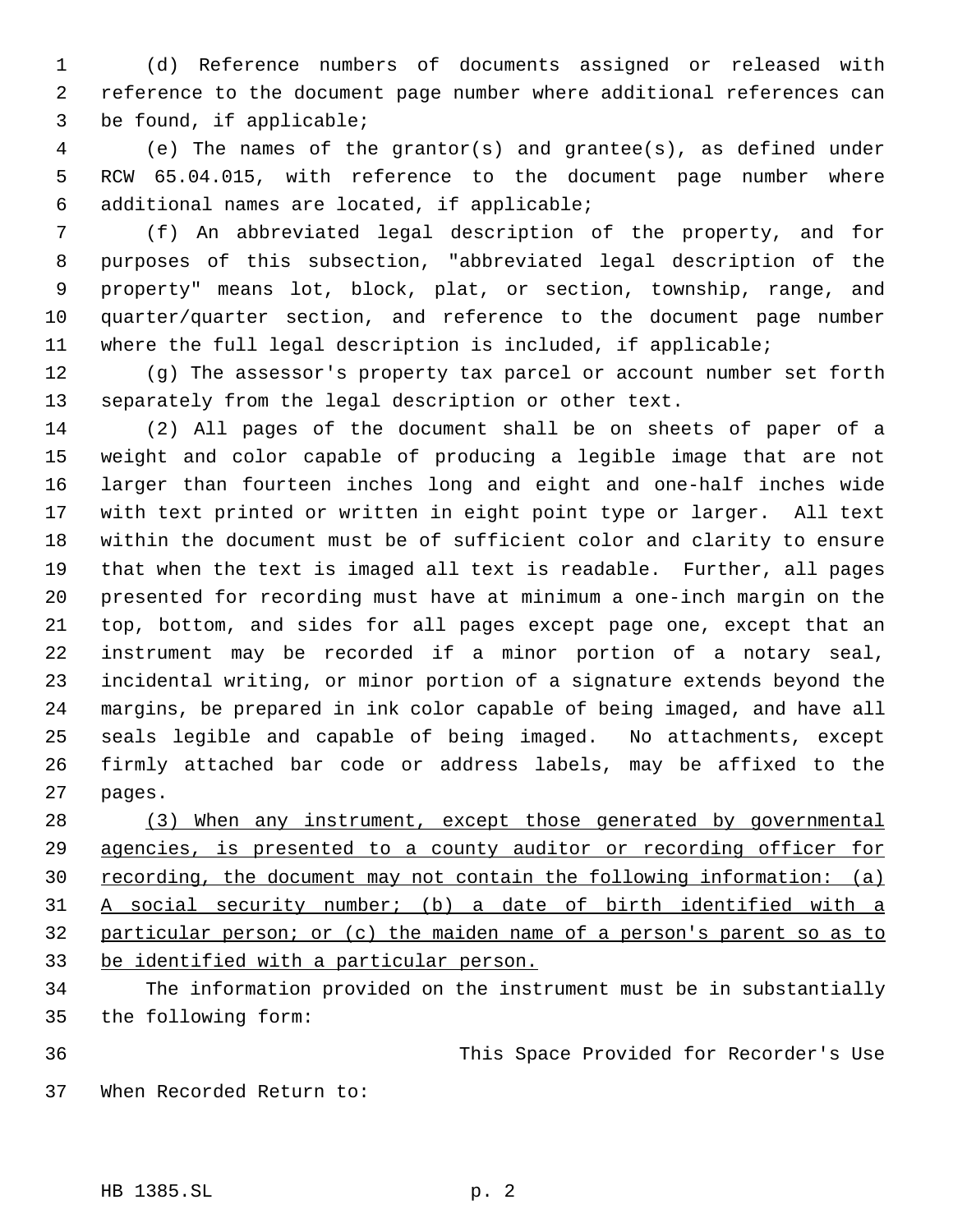| $\mathbf 1$ |                                                                                    |
|-------------|------------------------------------------------------------------------------------|
| 2           | Document $Title(s)$                                                                |
| 3           | Grantor(s)                                                                         |
| 4           | Grantee(s)                                                                         |
| 5           | Legal Description                                                                  |
| 6           | Assessor's Property Tax Parcel or Account Number                                   |
| 7           | Reference Numbers of Documents Assigned or Released                                |
| 8<br>9      | Sec. 2. RCW $65.04.080$ and 1996 c 229 s 4 are each amended to read<br>as follows: |
| 10          | (1) When any instrument, paper, or notice, authorized or required                  |
| 11          | by law to be filed or recorded, is deposited in or electronically                  |
| 12          | transmitted to the county auditor's office for filing or record, that              |
| 13          | officer must indorse upon the same the time when it was received,                  |
| 14          | noting the year, month, day, hour and minute of its reception, and note            |
| 15          | that the document was received by electronic transmission, and must                |
| 16          | file, or file and record the same without delay, together with the                 |
| 17          | acknowledgments, proofs, and certificates written or printed upon or               |
| 18          | annexed to the same, with the plats, surveys, schedules and other                  |
| 19          | papers thereto annexed, in the order and as of the time when the same              |
| 20          | was received for filing or record, and must note on the instrument                 |
| 21          | filed, or at the foot of the record the exact time of its reception,               |
| 22          | and the name of the person at whose request it was filed or filed and              |
| 23          | recorded((: PROVIDED, That)). However, the county auditor shall not                |
| 24          | be required to accept for filing, or filing and recording,<br>any                  |
| 25          | instrument unless there appear upon the face thereof, the name and                 |
| 26          | nature of the instrument offered for filing, or filing and recording,              |
| 27          | as the case may be.                                                                |
| 28          | (2) When any instrument, except those generated by governmental                    |
| 29          | agencies, is presented to a county auditor or recording officer for                |
| 30          | <u>recording, the document may not contain the following information: (a)</u>      |
| 31          | A social security number; (b) a date of birth identified with a                    |

32 particular person; or (c) the maiden name of a person's parent so as to